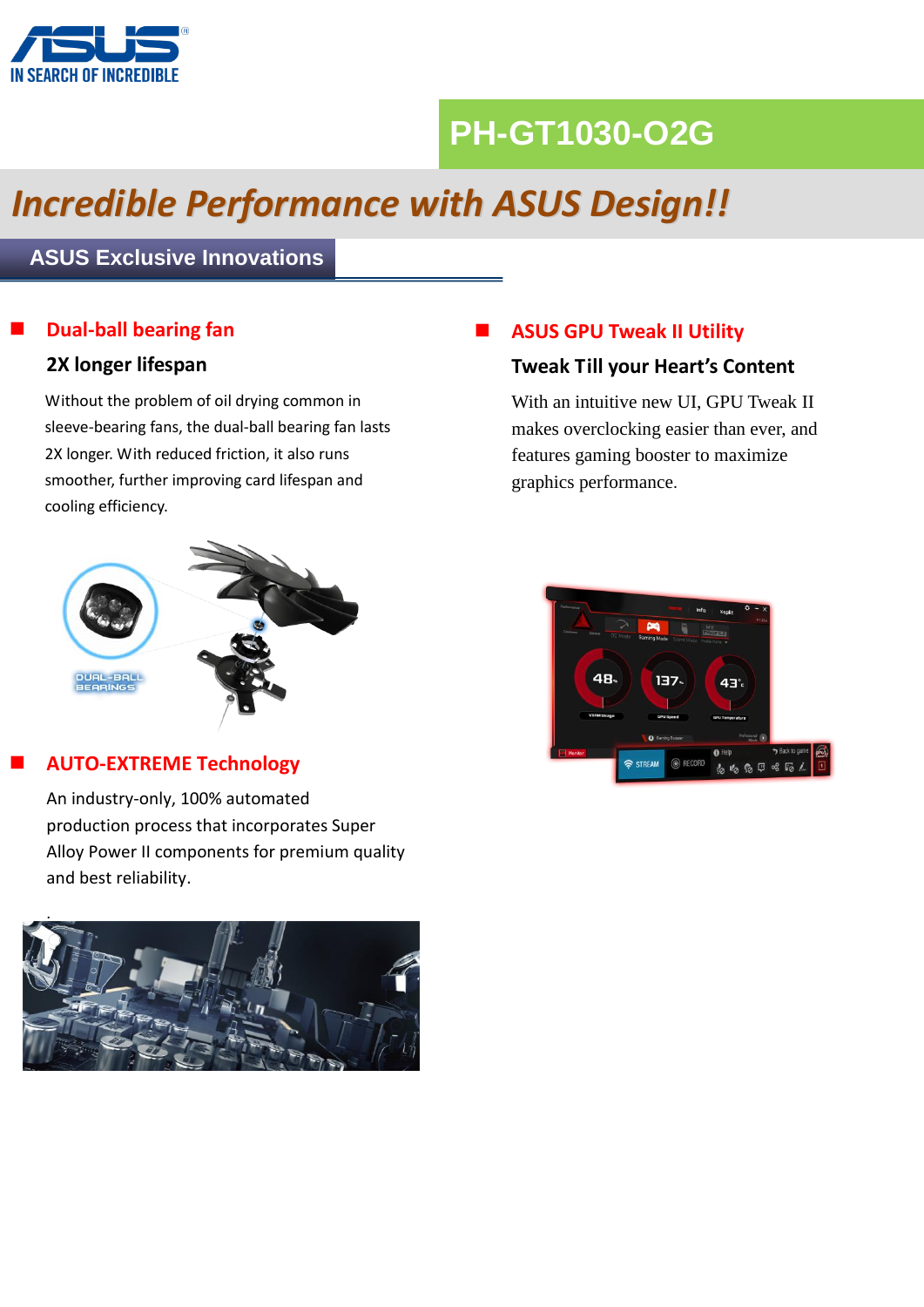



**Gigantic 2GB GDDR5 Memory:** 

On-board memory for the best gaming experience & the best resolution

# **ASUS Features Graphics GPU Features**



## **NVIDIA® GPU Boost 2.0**

Technology for intelligent monitoring of clock speed, ensuring that the GPU runs at its peak and the game is at its highest frame rate possible. It offers new levels of customization, including GPU temperature target, overclocking, and unlocked voltage.

**NVIDIA® Adaptive** 

NVIDIA Adaptive Vertical Sync adjusts V-Sync to current frame rates for maximum playability

**V-Sync**:



● OC edition: OC-selected 1506 MHz core – 38 MHz higher than reference for smoother gameplay.



**Adaptive V-Sync** 

# ● Microsoft<sup>®</sup> Windows **10 compatible**

Gives you access to advanced computing experiences with the latest operating system so you get more done with your PC

# **I/O Specifications**





## **PCIE 3.0:**

Delivers double the bandwidth per lane of PCIe Gen 2 for faster GPU – CPU communication